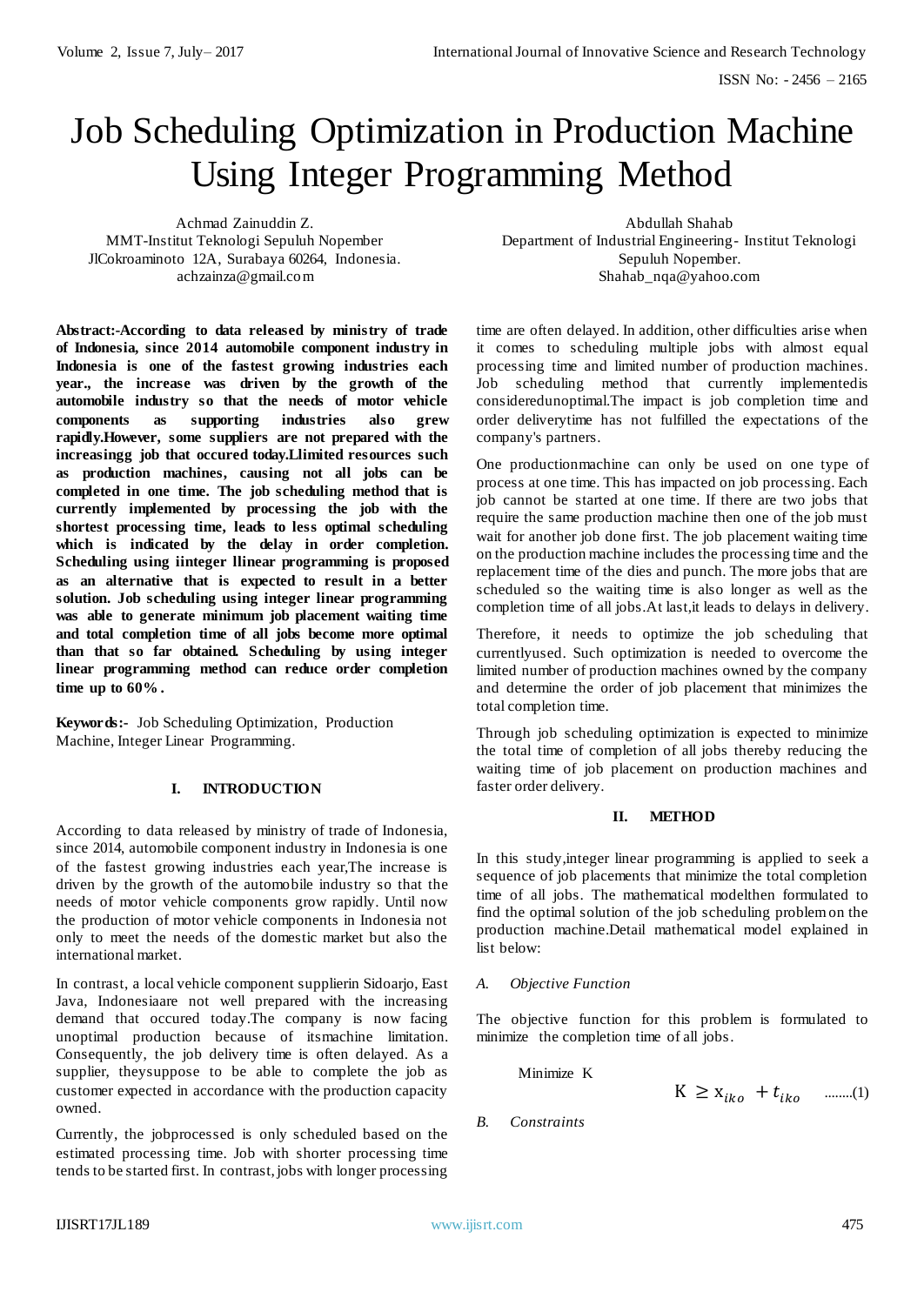Constraints in this case study is related to the sequence of job and job conflicts on the same machine. The constraints are formulated as follows:

*Sequence of Process.*

Job on another machine cannot be started before the job on the previous machine has been completed. the constraint is written as follow:

$$
X_{ikn} + t_{ikn} \leq X_{iko} \qquad \qquad \ldots \ldots \ldots (2)
$$

#### *Job Conflicts on the Same Machine.*

When a machine is occupied, this machine cannot be used for another job. For that we need to set a constraint that ensures that at one time there is only one job that can be processed. It is currently unknown where the job will be processed first so that a system of constraints is made which will give the choice to which job is processed first and guarantee that at one time there is only one job processed. If conflict in machine n occurs between job i and job j, then the constraint is written as follow:

$$
X_{ikn} + t_{ikn} \leq X_{jkn} + M.Y_{ijn}
$$
 ......(3)

$$
X_{jkn} \ + t_{jkn} \ \leq \ X_{ikn} \ + M.(1 \ - \ Y_{ijn}) \quad ......(4)
$$

M is a large positive number and Yijn in this case is a binary number.Its value 1 if job j start earlier than job i on machine n. This constraint is written if there is a conflict between job i and job j on machine n symbolized by binary number Yijn.  $Y_{231}$  for example shows a conflict of machine utilization on job 2 and 3 on machine 1.

#### *C. Decision Variabels*

The decision variables used in this formulation are as follows:

Xikn Start Time of Job **i** , Process **k**, on Machine **n**.

The addition of index k is deliberately addedbecause a job can involve in more than 1 process.

#### tikn Duration of Job **i** , Process **k**, in Machine **n.**

Xiko Start Time Job **i** , Process **k**, in Machine **o**.

Indexes

i An Index That States The Job As A Whole.

j J Is Part of i; It Is Necessary to State the sequence and possibility of inter-job conflict on a machine.

k An index that shows the type of process ofr a job on a machine that can be different.

between job one with another job. k is part of A which is the whole process variation.

**n ,o : i** indexes for machines; n and o are part of B that is the whole of the machine used. The sequence of job i is from machine n, which can be machine 1, 2, or another machine in accordance with the production process and the order of workmanship, then proceed on machine o, which is another machine required.

#### *D. Job Scheduling Optimization*

Optimization of job scheduling in this case study is achieved by implementing mathematical model into manufactureing of vehicle exhaust component problem. Based on the mathematical model generated it is expected that new job scheduling will be more optimal than currently used by the company.

The optimal job scheduling is obtained byarranging the sequence and the waiting time of job placementin the production machine which minimizeing the completion time of all jobs. The job placement time on the production machine can be minimized by adjusting the frequency of dies and punch replacement. For instance, if 1000 units are created for component 1 and component 2, then if dies and punch is replacedone time, then 1000 component 1 must be completed before 1000 component 2 can be processed. On another hand, when two times replacement of dies and punch is choosen, itonly needed to complyete 500 component 1 first, then component 2 can be processed immediately. Thus, the second job waiting time becomes shorter. However, when dies and punch replacements are too often, the total completion time of all jobs will be greater due to the loss of time in replacement setting-up.

Therefore, we need to find a balance combination between the waiting time of the process using the same machine, and the timee of setting-up due to the replacement of dies and punch. Scheduling which using more than one dies and punch

replacement, formulation below is added to find total completion time for all jobs as follow:

Total = K + (p-1) x ((
$$
\sum_{i}^{l} W_{ikn}
$$
) + ( $\sum t_{ikn}$  x T)) .....(5)

p is a factor to see how many times the dies and punches are replaced. Wikn is setup time on job i process k in machine n.  $T_{ikn}$  is the process time on the job i process k machine n while T is the number of products made in 1 batch.

#### **III. RESULT AND DISCUSSION**

#### *A. Data Collection*

Data were collected based on observations and information from the local supplier. In this case study, 7 jobs and 7 seven machines are available to be scheduled. Each jobs is consist of making of 50.000 pieces vehicle exhaust component.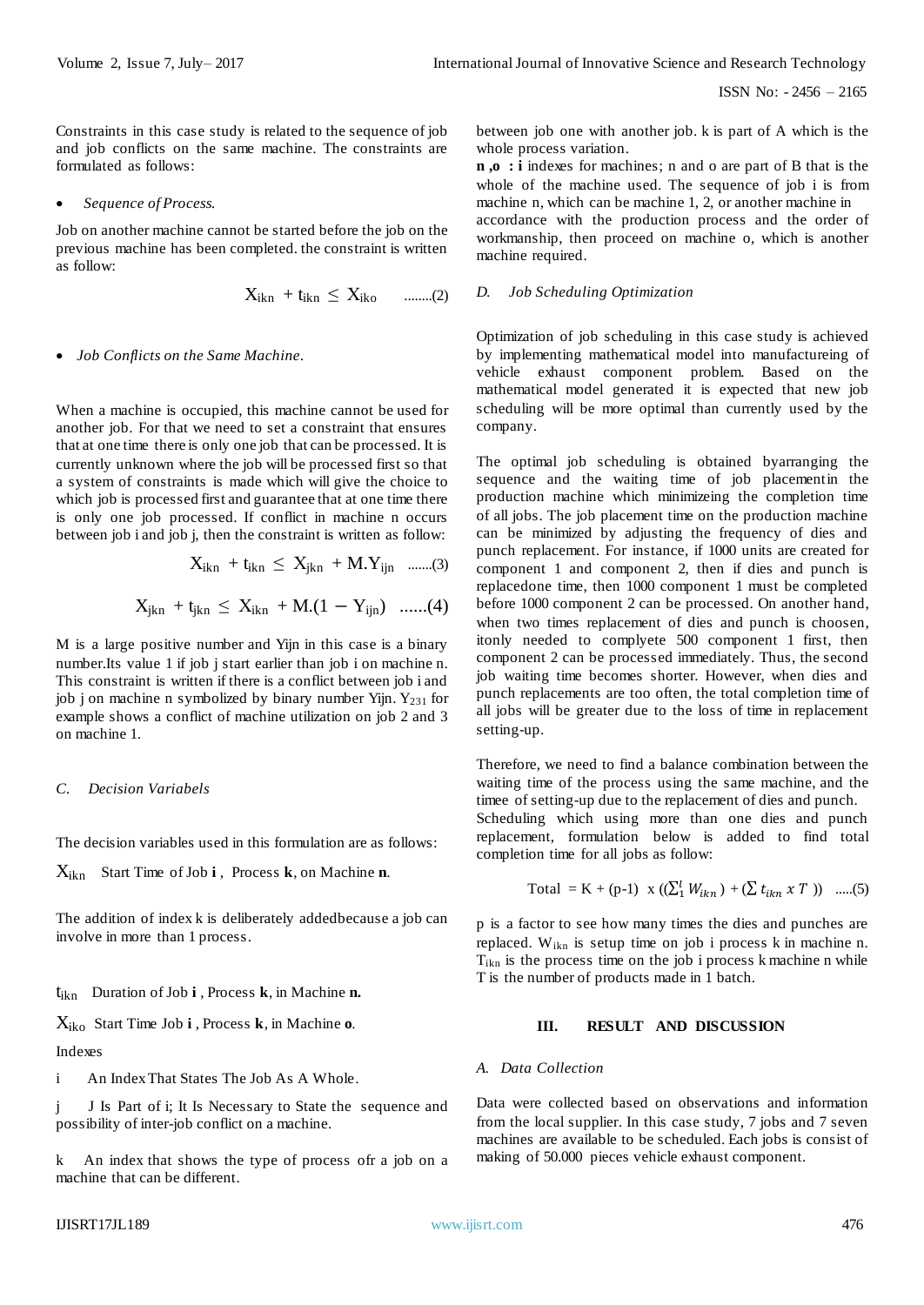## *Production Machine*

Machine used in production process, is press machine which have certain tonnage. Based on the press power, the type of press machine used in the manufacture of vehicle exhaust components is a press machine with tonnage of 150 tons, 100 tons, 80 tons, 63 tons, 40 tons, and 25 tons. In table 1 below can be seen the details of machine used for the manufacturing process.

| <b>Number</b> | <b>Machine Type</b>   | <b>Machine Utilization</b>        |  |
|---------------|-----------------------|-----------------------------------|--|
|               | Press machine 150 Ton | Machine for blanking              |  |
| 2             | Press machine 100 Ton | Mesin for embossing and extrusion |  |
| R             | Press machine 80 Ton  | Machine for forming               |  |
|               | Press machine 63 Ton  | Machine for punching              |  |
| 5a            | Press machine 40 Ton  | Machine for trimming              |  |
| 5b            | Press machine 40 Ton  |                                   |  |
| 6             | Press machine 25 Ton  | Machine for restrike and sloting  |  |

## Table 1. Machine Type and Utilization.

## *Sequence of Job Processing Stage*

Each job consist of different proceedssing stages. The job processed must be corresponding with the order of each processing stage. The first processing stage must be completed first before the next process begin, and so on until the last process. Table 2 showed the sequence of job processing stage.

| number | Job               | Process              |                      |                   |                            |           |                           |
|--------|-------------------|----------------------|----------------------|-------------------|----------------------------|-----------|---------------------------|
|        |                   | Process <sub>1</sub> | Process <sub>2</sub> | Process 3         | Process 4                  | Process 5 | Process 6                 |
| 1      | Front Flange      | Blanking             | Embossing            | <b>Punching I</b> | Trimming                   |           | <b>Forming Punching I</b> |
|        |                   | Machine 1            | Machine 2            | Machine 4         | Machine 5a or 5b Machine 3 |           | Machine 4                 |
| 2      | Cover             | <b>Embossing</b>     | Trimming             | Restrike          |                            |           |                           |
|        |                   | Machine 2            | Machine 5a or 5b     | Machine 6         |                            |           |                           |
| 3      | Bracket (Support) | Blanking             | Forming              | Trimming          | <b>Punching I</b>          |           |                           |
|        |                   | Machine 1            | Machine 3            | Machine 5a or 5b  | Machine 4                  |           |                           |
| 4      | Middle Flange     | <b>Embossing</b>     | <b>Punching I</b>    | Forming           | Punching Ii                |           |                           |
|        |                   | Machine 2            | Machine 4            | Machine 3         | Machine 4                  |           |                           |
|        |                   | Blanking             | Forming              | <b>Extrusion</b>  | Punching                   |           |                           |
| Ŝ      | End Flange        | Machine 1            | Machine 3            | Machine 2         | Machine 4                  |           |                           |
| 6      | Separator         | Blanking             | Forming              | Punching          | <b>Extrusion I</b>         |           |                           |
|        |                   | Machine 1            | Machine 3            | Machine 4         | Machine 2                  |           |                           |
|        | Outer Pipe        | Blanking             | Forming              |                   |                            |           |                           |
|        |                   | Machine 1            | Machine 3            |                   |                            |           |                           |

Table 2. Sequence of Job Processing Stage.

# *B. Currently Used Job Scheduling Method*

According to the production unit,the current job scheduling method only estimating the length of process of each job and less attention to job conflict, and sequence of job placement on the production machine.The Jobwhich has short processing time tends to be started first. Consequently, the deliveryeitherexcess the expected time or the quantity supplied does not fit the needs of partner. Table 3 shows the job scheduling which is currently used by the company. Total completion time of all jobs is 78.133 minute.

| Job | <b>Total process</b><br>time (minute) | <b>Completion time</b><br>(minute) |
|-----|---------------------------------------|------------------------------------|
| 7   | 6.081                                 | 6.081                              |
| 2   | 9.253                                 | 15.334                             |
| 5   | 10.808                                | 26.142                             |
| 3   | 11.817                                | 37.959                             |
| 6   | 12.147                                | 50.106                             |
|     | 12.397                                | 62.503                             |
|     | 15.630                                | 78.133                             |

Table 3. Job Scheduling Using Existing Method.

## *C. Result*

Optimal job scheduling is achieved by implementing mathematical model generated in lingo program. The expected solution of this research produces the optimal objective function. Optimal job scheduling with some dies and punch replacement scenarios can be seen in table 4.

| No | K (minute) | Total (minute) |
|----|------------|----------------|
|    | 24.052     | 24.052         |
|    | 12.177     | 51.627         |
|    | 5.052      | 70.553         |

Table 4. Job Scheduling Optimization Result.

As mentioned before, the amount of exhaust vehicle component required to be produced in this case study is 50.000 components for each job. Table 4 present the result of job scheduling optimization for 50.000 exhaust vehicle components.K is the completion time of all jobsusing one or more dies and punch replacement.Completion time calculated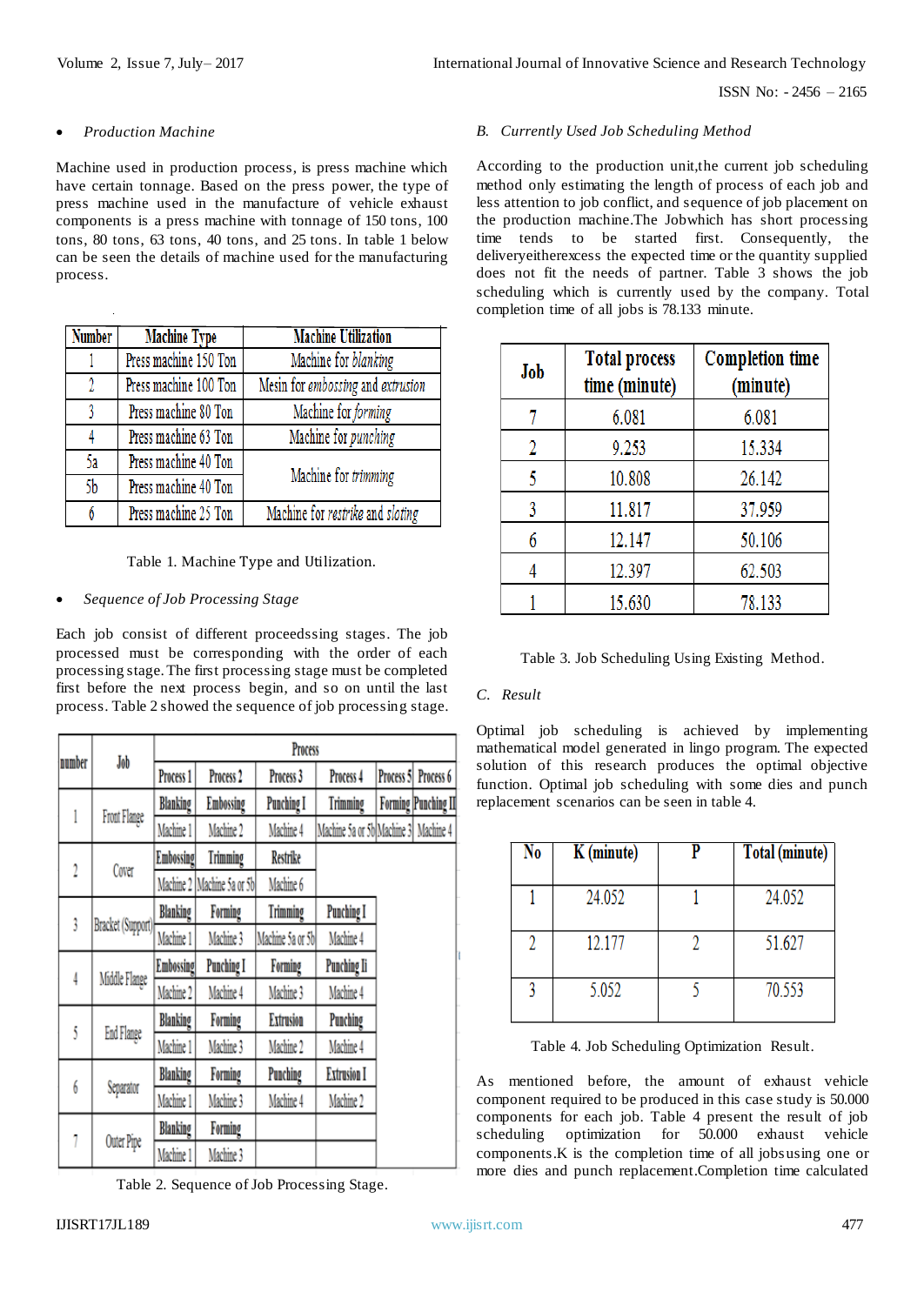ISSN No: - 2456 – 2165

In k is the time to complete some of the whole components required.Whereas, Total is completion time of all jobs after all50.000 components are completed.

k number 1, 24,052 minutes is the completion time of job making 50,000 components with one time dies and punch replacement. While k number 2 and 3 respectively is the time of completion of the job of making 50,000 components with 2 times and 5 times dies and punch replacement. In k number 1, the job placement waiting time becomes longer because each job must complete 50,000 components before another job can be started. While at k number 2 and 3 waiting time of job placement becomes shorter because every processing stages only needed to finish 25.000 and 10.000 component only before other job started, yet the whole process must be repeated until 50.000 components are completed.

However, in table 4 can be seen that more dies and punch replacement, total completion timeof all jobs also becomes

longer; This corresponds to a relatively long setup time compared to the processing time of each component, thereby job scheduling optimization leads to less frequent dies and punch changes.

Finally, it was determined that the optimal production would be done with a batch of 50,000 units with 1 time replacement of dies and punch.

The optimization result provide more optimaljob scheduling with better completion time of 24.052 minutes from wwhich was previously 78.113 minutes. The result of this optimization visually ilustrated asa job sequence in gantt chart. Figure 1<br>showsgantt chart depicts there sults of job showsgantt chart depicts theresults of ob schedulingoptimization from mathematical model generated. The colored horizontal block representthe machine used by each joband the grey block represent waiting time of each job to be processed in certain machine.



Figure 1.Gantt Chart of Job Scheduling Optimization

# **IV. CONCLUSION**

- The result of job scheduling optimization at production machine in this research is able to provide the sequence of job placement and waiting time which minimizeing the completion time of all jobs.
- The completion time of all jobs produced is better than the method used by the company from the 78.113 minutes to 24.052 minutes.

# **V. SUGGESTION**

 To get a more optimal scheduling, the company should pay attention to the order of job placement in each production process so that it gets the waiting time and completion of all the optimal job.

 Further research job scheduling optimization can be directed to the job with certain priority and different arrival time.

## **REFERENCES**

- [1]. Aucky Wibisono, F. X. (2013). Optimasi pengadaan bahan baku segar di PT X. dengan metode linear programming. prosiding seminar nasional manajemen teknologi XVII, (pp. A-14-1).
- [2]. Gass, S. I. (2003). Linear Programming, Method And Application.Dover Publication,Inc, New York, USA.
- [3]. Ginting, R. (2009). Ir. Dalam R. Ginting, penjadwalan machine (pp. 1). Graha Ilmu, Yogyakarta.
- [4]. Heizer, J., & Render, B. (2011). Operation Management. Pearson, New Jersey, USA.